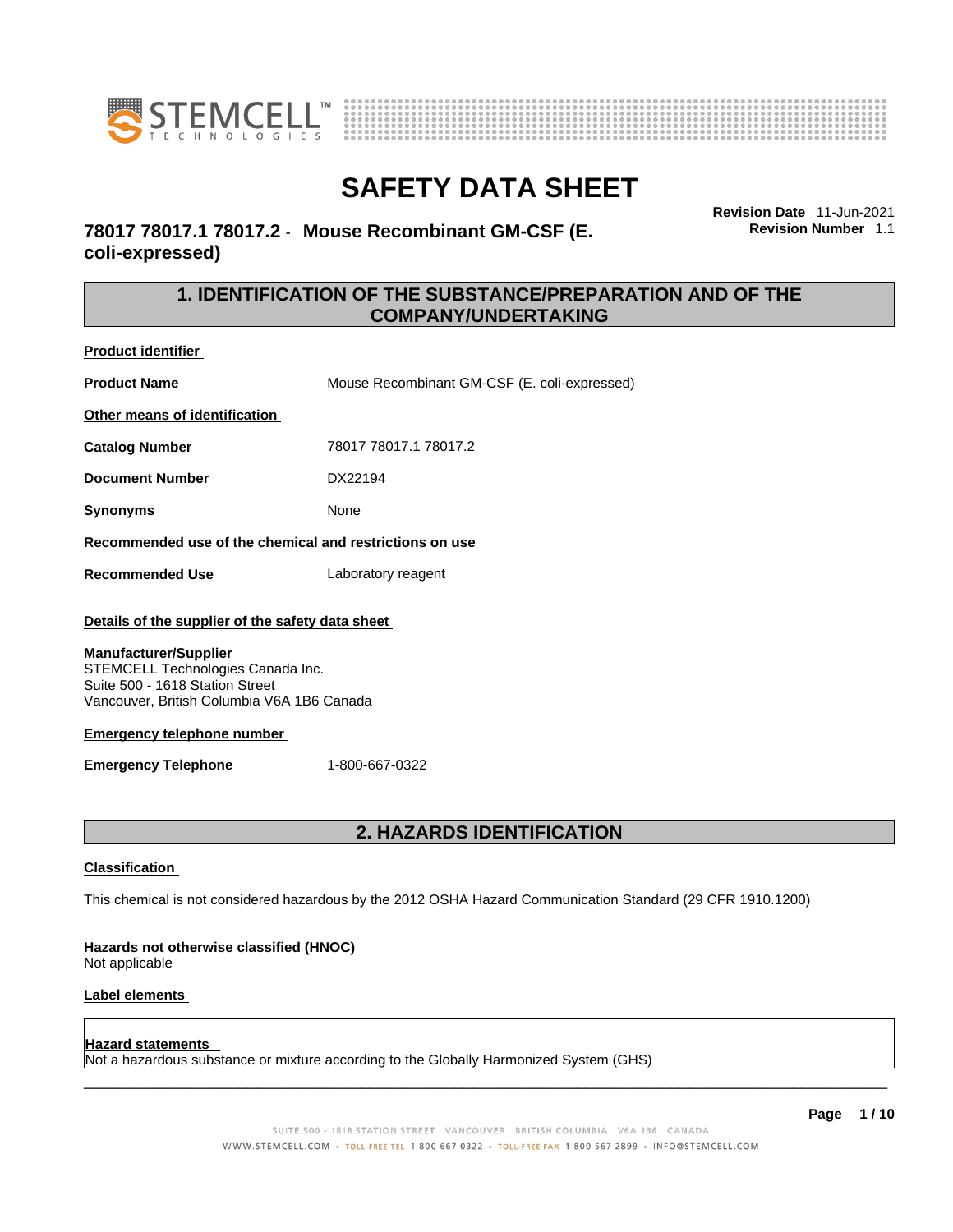



# \_\_\_\_\_\_\_\_\_\_\_\_\_\_\_\_\_\_\_\_\_\_\_\_\_\_\_\_\_\_\_\_\_\_\_\_\_\_\_\_\_\_\_\_\_\_\_\_\_\_\_\_\_\_\_\_\_\_\_\_\_\_\_\_\_\_\_\_\_\_\_\_\_\_\_\_\_\_\_\_\_\_\_\_\_\_\_\_\_\_\_\_\_ **Revision Date** 11-Jun-2021 **78017 78017.1 78017.2** - **Mouse Recombinant GM-CSF (E. coli-expressed)**

The product contains no substances which at their given concentration, are considered to be hazardous to health.

**Appearance** No information available **Physical state** Solid **Odor No data available** 

**Revision Number** 1.1

**Other Information** 

Not applicable

**Unknown acute toxicity** 0 % of the mixture consists of ingredient(s) of unknown toxicity

0 % of the mixture consists of ingredient(s) of unknown acute oral toxicity

0 % of the mixture consists of ingredient(s) of unknown acute dermal toxicity

0 % of the mixture consists of ingredient(s) of unknown acute inhalation toxicity (gas)

0 % of the mixture consists of ingredient(s) of unknown acute inhalation toxicity (vapor)

0 % of the mixture consists of ingredient(s) of unknown acute inhalation toxicity (dust/mist)

## **3. COMPOSITION/INFORMATION ON INGREDIENTS**

#### **Substance**

Not a hazardous substance or mixture according to the Globally Harmonized System (GHS)

\*The exact percentage (concentration) of composition has been withheld as a trade secret.

## **4. FIRST AID MEASURES**

## **Description of first aid measures**

| <b>Inhalation</b>   | Remove to fresh air.                                                                                                    |
|---------------------|-------------------------------------------------------------------------------------------------------------------------|
| Eye contact         | Rinse thoroughly with plenty of water for at least 15 minutes, lifting lower and upper eyelids.<br>Consult a physician. |
| <b>Skin contact</b> | Wash skin with soap and water.                                                                                          |
| Ingestion           | Clean mouth with water and drink afterwards plenty of water.                                                            |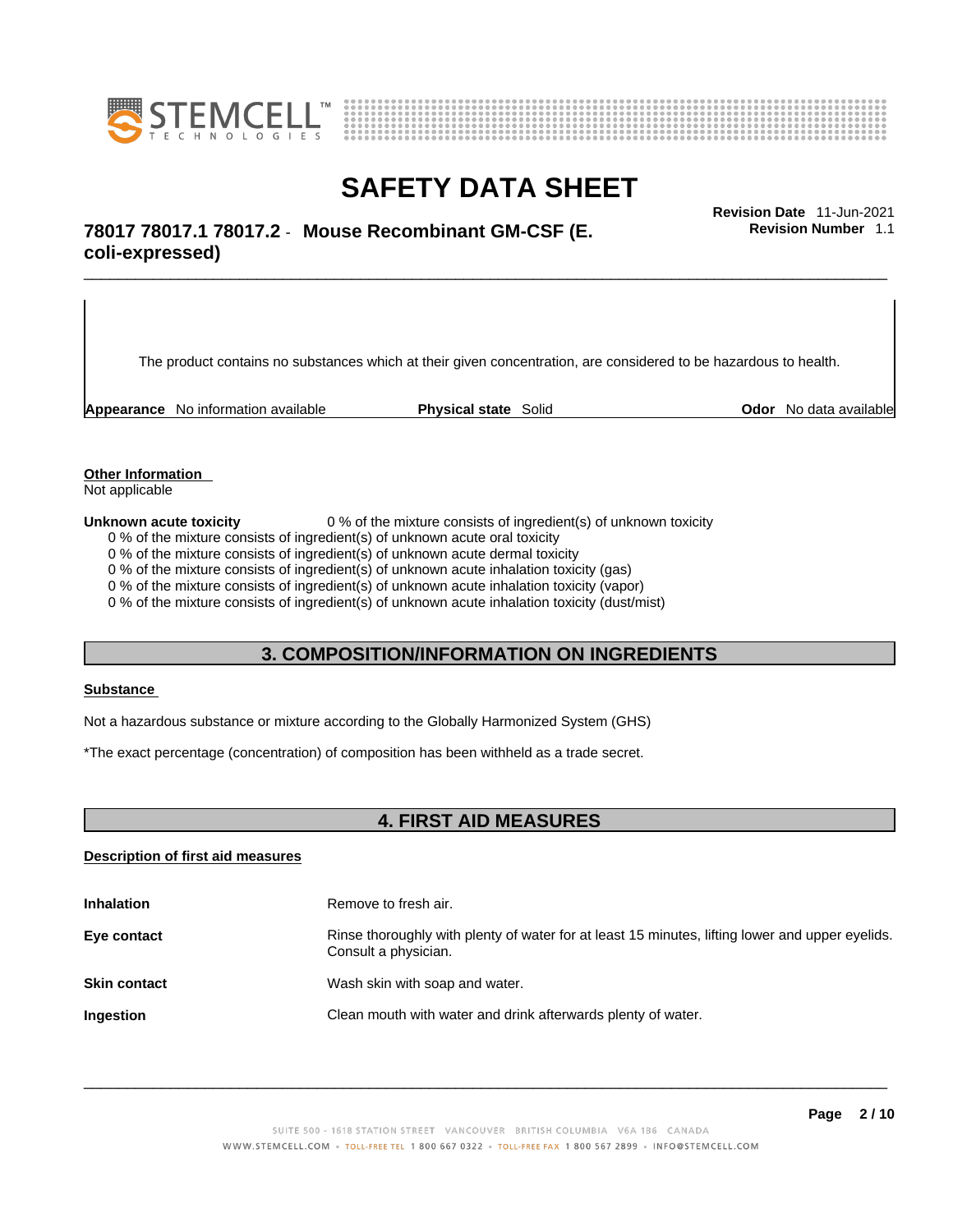



# \_\_\_\_\_\_\_\_\_\_\_\_\_\_\_\_\_\_\_\_\_\_\_\_\_\_\_\_\_\_\_\_\_\_\_\_\_\_\_\_\_\_\_\_\_\_\_\_\_\_\_\_\_\_\_\_\_\_\_\_\_\_\_\_\_\_\_\_\_\_\_\_\_\_\_\_\_\_\_\_\_\_\_\_\_\_\_\_\_\_\_\_\_ **Revision Date** 11-Jun-2021 **78017 78017.1 78017.2** - **Mouse Recombinant GM-CSF (E.**

**coli-expressed)** 

| Most important symptoms and effects, both acute and delayed                                                      |                                                                                                                                       |  |
|------------------------------------------------------------------------------------------------------------------|---------------------------------------------------------------------------------------------------------------------------------------|--|
| <b>Symptoms</b>                                                                                                  | No information available.                                                                                                             |  |
| <u>Indication of any immediate medical attention and special treatment needed</u>                                |                                                                                                                                       |  |
| Note to physicians                                                                                               | Treat symptomatically.                                                                                                                |  |
| <b>5. FIRE-FIGHTING MEASURES</b>                                                                                 |                                                                                                                                       |  |
| <b>Suitable Extinguishing Media</b>                                                                              | Use extinguishing measures that are appropriate to local circumstances and the<br>surrounding environment.                            |  |
| Unsuitable extinguishing media                                                                                   | CAUTION: Use of water spray when fighting fire may be inefficient.                                                                    |  |
| Specific hazards arising from the<br>chemical                                                                    | No information available.                                                                                                             |  |
| <b>Explosion data</b><br><b>Sensitivity to Mechanical Impact None.</b><br><b>Sensitivity to Static Discharge</b> | None.                                                                                                                                 |  |
| Special protective equipment for<br>fire-fighters                                                                | Firefighters should wear self-contained breathing apparatus and full firefighting turnout<br>gear. Use personal protection equipment. |  |

# **6. ACCIDENTAL RELEASE MEASURES**

**Personal precautions, protective equipment and emergency procedures**

| <b>Personal precautions</b>                          | Ensure adequate ventilation.                                                         |  |
|------------------------------------------------------|--------------------------------------------------------------------------------------|--|
|                                                      |                                                                                      |  |
| <b>Environmental precautions</b>                     |                                                                                      |  |
| <b>Environmental precautions</b>                     | See Section 12 for additional Ecological Information.                                |  |
| Methods and material for containment and cleaning up |                                                                                      |  |
| <b>Methods for containment</b>                       | Prevent further leakage or spillage if safe to do so.                                |  |
| Methods for cleaning up                              | Pick up and transfer to properly labeled containers.                                 |  |
| <b>Prevention of secondary hazards</b>               | Clean contaminated objects and areas thoroughly observing environmental regulations. |  |
|                                                      |                                                                                      |  |

 $\_$  ,  $\_$  ,  $\_$  ,  $\_$  ,  $\_$  ,  $\_$  ,  $\_$  ,  $\_$  ,  $\_$  ,  $\_$  ,  $\_$  ,  $\_$  ,  $\_$  ,  $\_$  ,  $\_$  ,  $\_$  ,  $\_$  ,  $\_$  ,  $\_$  ,  $\_$  ,  $\_$  ,  $\_$  ,  $\_$  ,  $\_$  ,  $\_$  ,  $\_$  ,  $\_$  ,  $\_$  ,  $\_$  ,  $\_$  ,  $\_$  ,  $\_$  ,  $\_$  ,  $\_$  ,  $\_$  ,  $\_$  ,  $\_$  ,

**Revision Number** 1.1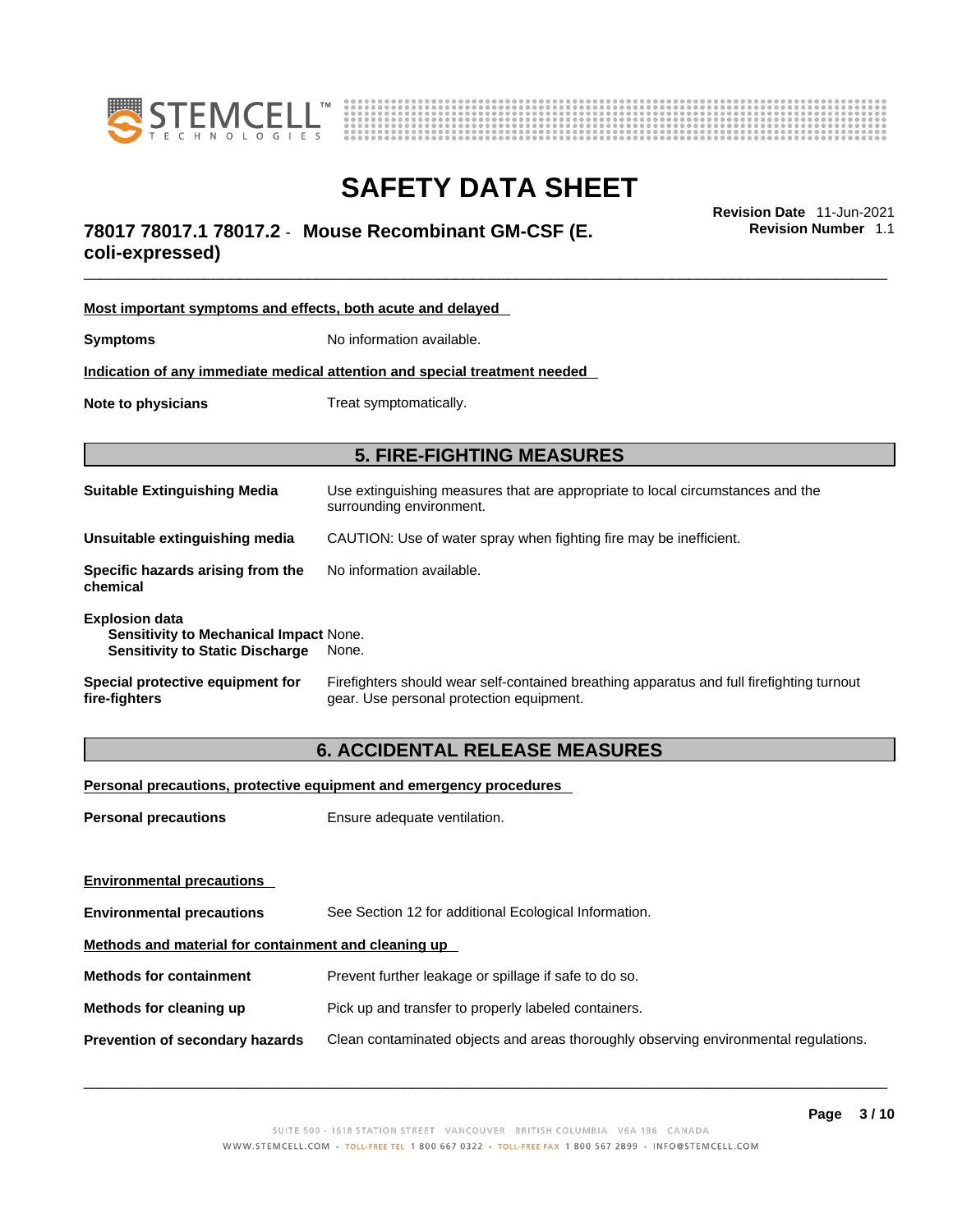



# \_\_\_\_\_\_\_\_\_\_\_\_\_\_\_\_\_\_\_\_\_\_\_\_\_\_\_\_\_\_\_\_\_\_\_\_\_\_\_\_\_\_\_\_\_\_\_\_\_\_\_\_\_\_\_\_\_\_\_\_\_\_\_\_\_\_\_\_\_\_\_\_\_\_\_\_\_\_\_\_\_\_\_\_\_\_\_\_\_\_\_\_\_ **Revision Date** 11-Jun-2021 **78017 78017.1 78017.2** - **Mouse Recombinant GM-CSF (E. coli-expressed)**

**Revision Number** 1.1

# **7. HANDLING AND STORAGE**

**Precautions for safe handling**

**Advice on safe handling** Handle in accordance with good industrial hygiene and safety practice.

#### **Conditions for safe storage, including any incompatibilities**

**Storage Conditions** Store in accordance with information listed on the Product Information Sheet (PIS).

# **8. EXPOSURE CONTROLS/PERSONAL PROTECTION**

#### **Control parameters**

**Exposure Limits** The following ingredients are the only ingredients of the product above the cut-off level (or level that contributes to the hazard classification of the mixture) which have an exposure limit applicable in the region for which this safety data sheet is intended or other recommended limit. At this time, the other relevant constituents have no known exposure limits from the sources listed here.

### **Appropriate engineering controls**

| <b>Engineering controls</b> | Showers              |  |
|-----------------------------|----------------------|--|
|                             | Eyewash stations     |  |
|                             | Ventilation systems. |  |

| Individual protection measures, such as personal protective equipment |                                                                                                                                                                             |  |
|-----------------------------------------------------------------------|-----------------------------------------------------------------------------------------------------------------------------------------------------------------------------|--|
| <b>Eye/face protection</b>                                            | No special protective equipment required.                                                                                                                                   |  |
|                                                                       |                                                                                                                                                                             |  |
| Skin and body protection                                              | No special protective equipment required.                                                                                                                                   |  |
| <b>Respiratory protection</b>                                         | No protective equipment is needed under normal use conditions. If exposure limits are<br>exceeded or irritation is experienced, ventilation and evacuation may be required. |  |
| <b>General hygiene considerations</b>                                 | Handle in accordance with good industrial hygiene and safety practice.                                                                                                      |  |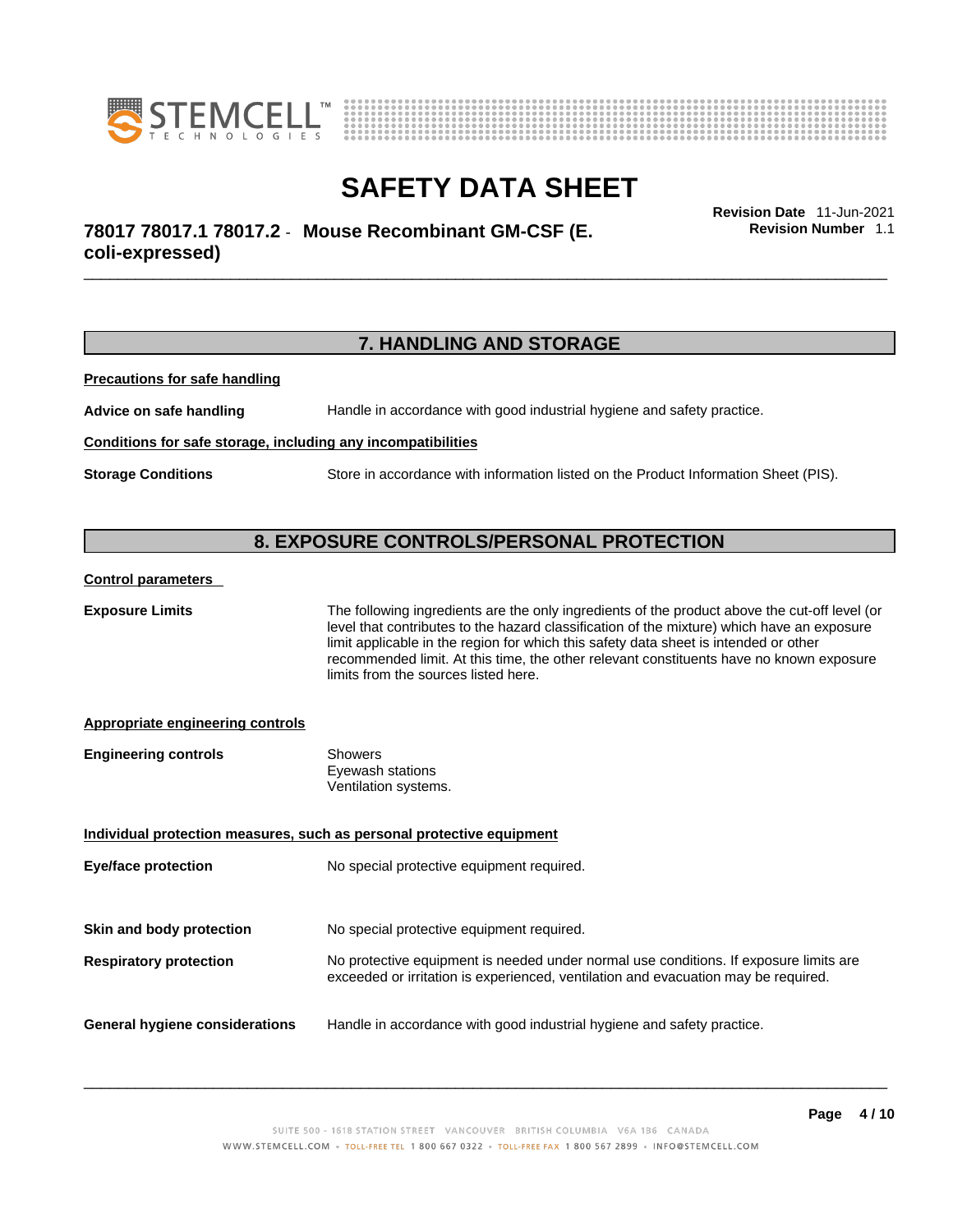



# \_\_\_\_\_\_\_\_\_\_\_\_\_\_\_\_\_\_\_\_\_\_\_\_\_\_\_\_\_\_\_\_\_\_\_\_\_\_\_\_\_\_\_\_\_\_\_\_\_\_\_\_\_\_\_\_\_\_\_\_\_\_\_\_\_\_\_\_\_\_\_\_\_\_\_\_\_\_\_\_\_\_\_\_\_\_\_\_\_\_\_\_\_ **Revision Date** 11-Jun-2021 **78017 78017.1 78017.2** - **Mouse Recombinant GM-CSF (E. coli-expressed)**

**9. PHYSICAL AND CHEMICAL PROPERTIES Information on basic physical and chemical properties Physical state** Solid **Appearance No information available**<br> **Color Color Color Color Color Color Color Color Color Color Color Color No** data available **Odor Constanting Codor Constanting Codor threshold Codor Constanting Codor No data available No data available Explosive properties** No data available **Oxidizing properties** No information available **Other Information Softening point** No information available **Molecular weight** No information available **Molecular formula** No information available **VOC Content (%)** No information available **Liquid Density** No information available **Bulk density No information available Property Construction Construction Construction Construction Property <b>Remarks** • **Method pH**<br> **Remarks** • **Method Property Remarks** • **Remarks** • **Method Property Remarks** • **Method Property Property Pr pH** No data available None known **Melting point / freezing point Boiling point / boiling range** No data available None known **Flash point Communist Communist Communist Communist Communist Communist Communist Communist Communist Communist Communist Communist Communist Communist Communist Communist Communist Communist Communist Communist Communi Evaporation rate** *rate* No data available **None known Flammability (solid, gas)** No data available None known **Flammability Limit in Air** None known **Upper flammability limit:** No data available **Lower flammability limit:** No data available **Vapor pressure** No data available None known **Vapor density Notata available None known Relative density No data available None known Water solubility No data available None known**<br> **Solubility in other solvents** No data available **None known** None known **Solubility in other solvents** No data available **None known**<br> **Partition coefficient** No data available None known **Partition coefficient**<br> **Autoignition temperature**<br>
No data available **Autoignition temperature No data available None known**<br> **Decomposition temperature** No data available **None known**<br>
None known **Decomposition temperature** No data available None known<br> **Kinematic viscosity** No data available None known **Kinematic viscosity No data available None known**<br> **None known**<br>
No data available **None known**<br>
None known **Dynamic viscosity** 

# **10. STABILITY AND REACTIVITY**

**Reactivity No information available.** 

**Chemical stability** Stable under normal conditions.

 $\_$  ,  $\_$  ,  $\_$  ,  $\_$  ,  $\_$  ,  $\_$  ,  $\_$  ,  $\_$  ,  $\_$  ,  $\_$  ,  $\_$  ,  $\_$  ,  $\_$  ,  $\_$  ,  $\_$  ,  $\_$  ,  $\_$  ,  $\_$  ,  $\_$  ,  $\_$  ,  $\_$  ,  $\_$  ,  $\_$  ,  $\_$  ,  $\_$  ,  $\_$  ,  $\_$  ,  $\_$  ,  $\_$  ,  $\_$  ,  $\_$  ,  $\_$  ,  $\_$  ,  $\_$  ,  $\_$  ,  $\_$  ,  $\_$  ,

**Revision Number** 1.1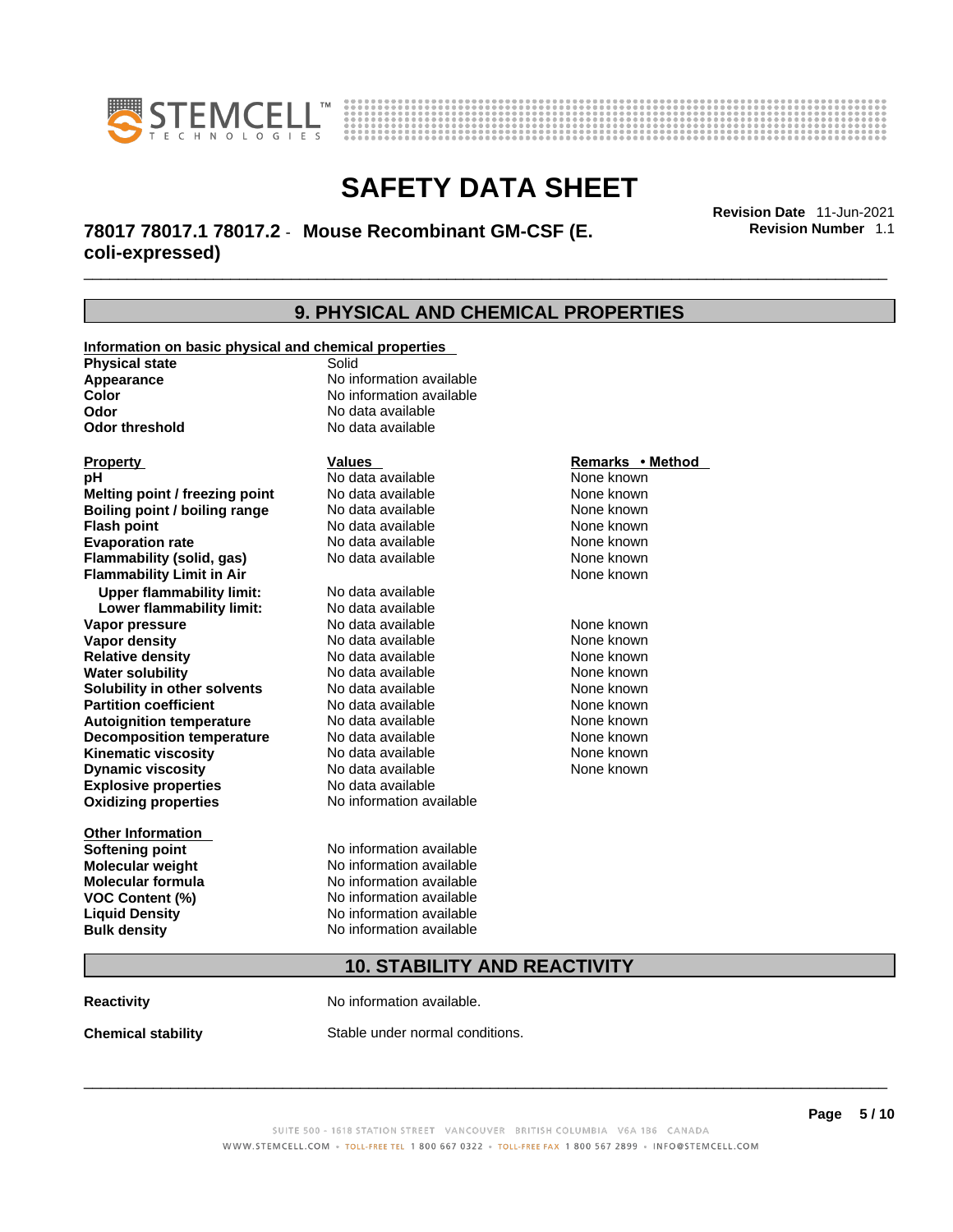



# \_\_\_\_\_\_\_\_\_\_\_\_\_\_\_\_\_\_\_\_\_\_\_\_\_\_\_\_\_\_\_\_\_\_\_\_\_\_\_\_\_\_\_\_\_\_\_\_\_\_\_\_\_\_\_\_\_\_\_\_\_\_\_\_\_\_\_\_\_\_\_\_\_\_\_\_\_\_\_\_\_\_\_\_\_\_\_\_\_\_\_\_\_ **Revision Date** 11-Jun-2021 **78017 78017.1 78017.2** - **Mouse Recombinant GM-CSF (E. coli-expressed)**

**Revision Number** 1.1

| <b>Possibility of hazardous reactions</b> None under normal processing.    |                                           |  |
|----------------------------------------------------------------------------|-------------------------------------------|--|
| <b>Conditions to avoid</b>                                                 | None known based on information supplied. |  |
| Incompatible materials                                                     | None known based on information supplied. |  |
| Hazardous decomposition products None known based on information supplied. |                                           |  |

# **11. TOXICOLOGICAL INFORMATION**

### **Information on likely routes of exposure**

#### **Product Information**

| <b>Inhalation</b>                                                            | Specific test data for the substance or mixture is not available. |  |
|------------------------------------------------------------------------------|-------------------------------------------------------------------|--|
| Eye contact                                                                  | Specific test data for the substance or mixture is not available. |  |
| <b>Skin contact</b>                                                          | Specific test data for the substance or mixture is not available. |  |
| Ingestion                                                                    | Specific test data for the substance or mixture is not available. |  |
| Symptoms related to the physical, chemical and toxicological characteristics |                                                                   |  |

**Symptoms** No information available.

## **Numerical measures of toxicity**

### **Acute toxicity**

#### **Unknown acute toxicity** 0 % of the mixture consists of ingredient(s) of unknown toxicity

0 % of the mixture consists of ingredient(s) of unknown acute oral toxicity

0 % of the mixture consists of ingredient(s) of unknown acute dermal toxicity

0 % of the mixture consists of ingredient(s) of unknown acute inhalation toxicity (gas)

0 % of the mixture consists of ingredient(s) of unknown acute inhalation toxicity (vapor)

0 % of the mixture consists of ingredient(s) of unknown acute inhalation toxicity (dust/mist) Product Information

### **Delayed and immediate effects as well as chronic effects from short and long-term exposure**

| <b>Skin corrosion/irritation</b> | No information available. |
|----------------------------------|---------------------------|
| <b>Product Information</b>       |                           |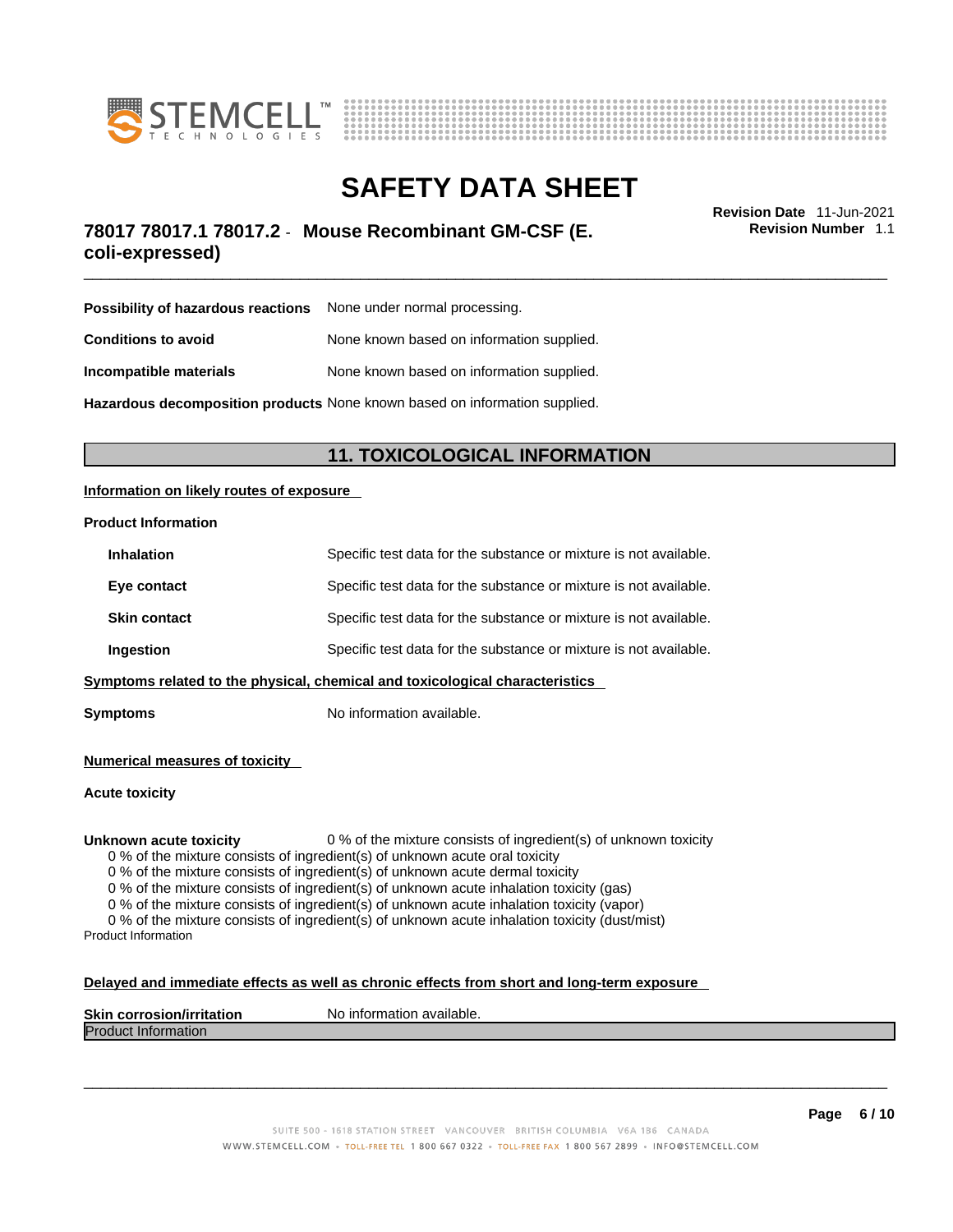



# \_\_\_\_\_\_\_\_\_\_\_\_\_\_\_\_\_\_\_\_\_\_\_\_\_\_\_\_\_\_\_\_\_\_\_\_\_\_\_\_\_\_\_\_\_\_\_\_\_\_\_\_\_\_\_\_\_\_\_\_\_\_\_\_\_\_\_\_\_\_\_\_\_\_\_\_\_\_\_\_\_\_\_\_\_\_\_\_\_\_\_\_\_ **Revision Date** 11-Jun-2021 **78017 78017.1 78017.2** - **Mouse Recombinant GM-CSF (E. coli-expressed)**

**Revision Number** 1.1

| Serious eye damage/eye irritation                               | No information available.                                                 |  |
|-----------------------------------------------------------------|---------------------------------------------------------------------------|--|
| <b>Product Information</b>                                      |                                                                           |  |
| Respiratory or skin sensitization<br><b>Product Information</b> | No information available.                                                 |  |
|                                                                 |                                                                           |  |
| <b>Germ cell mutagenicity</b>                                   | No information available.                                                 |  |
| <b>Product Information</b>                                      |                                                                           |  |
| Carcinogenicity                                                 | No information available.                                                 |  |
| <b>Reproductive toxicity</b>                                    | No information available.                                                 |  |
|                                                                 | <b>Product Information</b>                                                |  |
| <b>STOT - single exposure</b>                                   | No information available.                                                 |  |
|                                                                 | <b>Product Information</b>                                                |  |
| <b>STOT - repeated exposure</b>                                 | No information available.                                                 |  |
|                                                                 | <b>Product Information</b>                                                |  |
| <b>Aspiration hazard</b>                                        | No information available.                                                 |  |
| <b>12. ECOLOGICAL INFORMATION</b>                               |                                                                           |  |
| <b>Ecotoxicity</b>                                              | The environmental impact of this product has not been fully investigated. |  |
|                                                                 | <b>Product Information</b>                                                |  |
| <b>Persistence and degradability</b>                            | No information available.                                                 |  |
| <b>Bioaccumulation</b>                                          | There is no data for this product.                                        |  |
| Other adverse effects                                           | No information available.                                                 |  |
|                                                                 | <b>13. DISPOSAL CONSIDERATIONS</b>                                        |  |
| Waste treatment methods                                         |                                                                           |  |

**Contaminated packaging** Do not reuse empty containers.

environmental legislation.

**Waste from residues/unused**

**products** 

 $\_$  ,  $\_$  ,  $\_$  ,  $\_$  ,  $\_$  ,  $\_$  ,  $\_$  ,  $\_$  ,  $\_$  ,  $\_$  ,  $\_$  ,  $\_$  ,  $\_$  ,  $\_$  ,  $\_$  ,  $\_$  ,  $\_$  ,  $\_$  ,  $\_$  ,  $\_$  ,  $\_$  ,  $\_$  ,  $\_$  ,  $\_$  ,  $\_$  ,  $\_$  ,  $\_$  ,  $\_$  ,  $\_$  ,  $\_$  ,  $\_$  ,  $\_$  ,  $\_$  ,  $\_$  ,  $\_$  ,  $\_$  ,  $\_$  ,

Dispose of in accordance with local regulations. Dispose of waste in accordance with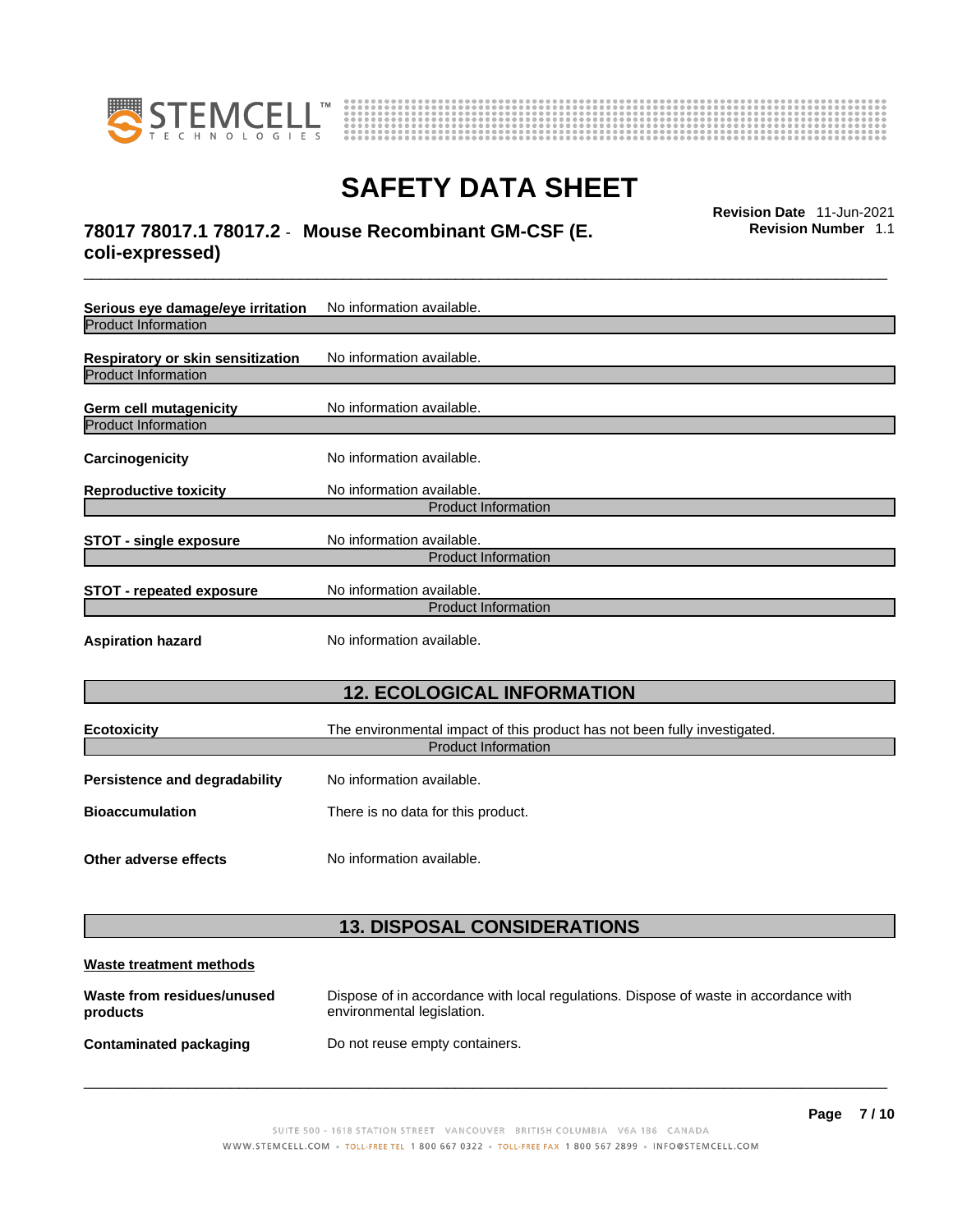



\_\_\_\_\_\_\_\_\_\_\_\_\_\_\_\_\_\_\_\_\_\_\_\_\_\_\_\_\_\_\_\_\_\_\_\_\_\_\_\_\_\_\_\_\_\_\_\_\_\_\_\_\_\_\_\_\_\_\_\_\_\_\_\_\_\_\_\_\_\_\_\_\_\_\_\_\_\_\_\_\_\_\_\_\_\_\_\_\_\_\_\_\_ **Revision Date** 11-Jun-2021 **78017 78017.1 78017.2** - **Mouse Recombinant GM-CSF (E. coli-expressed)** 

## **14. TRANSPORT INFORMATION**

| DOT         | Not regulated |
|-------------|---------------|
| <u>TDG</u>  | Not regulated |
| <b>MEX</b>  | Not regulated |
| ICAO (air)  | Not regulated |
| IATA        | Not regulated |
| <b>IMDG</b> | Not regulated |
| <b>RID</b>  | Not regulated |
| <b>ADR</b>  | Not regulated |
| <b>ADN</b>  | Not regulated |

# **15. REGULATORY INFORMATION**

| <b>International Inventories</b> |                 |  |
|----------------------------------|-----------------|--|
| TSCA                             | Does not comply |  |
| <b>DSL/NDSL</b>                  | Does not comply |  |
| <b>EINECS/ELINCS</b>             | Does not comply |  |
| <b>ENCS</b>                      | Does not comply |  |
| <b>IECSC</b>                     | Does not comply |  |
| KECL                             | Does not comply |  |
| <b>PICCS</b>                     | Does not comply |  |
| <b>AICS</b>                      | Does not comply |  |
|                                  |                 |  |

 **Legend:** 

 **TSCA** - United States Toxic Substances Control Act Section 8(b) Inventory

 **DSL/NDSL** - Canadian Domestic Substances List/Non-Domestic Substances List

 **EINECS/ELINCS** - European Inventory of Existing Chemical Substances/European List of Notified Chemical Substances

 **ENCS** - Japan Existing and New Chemical Substances

**IECSC** - China Inventory of Existing Chemical Substances

 **KECL** - Korean Existing and Evaluated Chemical Substances

 **PICCS** - Philippines Inventory of Chemicals and Chemical Substances

 **AICS** - Australian Inventory of Chemical Substances

 $\_$  ,  $\_$  ,  $\_$  ,  $\_$  ,  $\_$  ,  $\_$  ,  $\_$  ,  $\_$  ,  $\_$  ,  $\_$  ,  $\_$  ,  $\_$  ,  $\_$  ,  $\_$  ,  $\_$  ,  $\_$  ,  $\_$  ,  $\_$  ,  $\_$  ,  $\_$  ,  $\_$  ,  $\_$  ,  $\_$  ,  $\_$  ,  $\_$  ,  $\_$  ,  $\_$  ,  $\_$  ,  $\_$  ,  $\_$  ,  $\_$  ,  $\_$  ,  $\_$  ,  $\_$  ,  $\_$  ,  $\_$  ,  $\_$  ,

**Revision Number** 1.1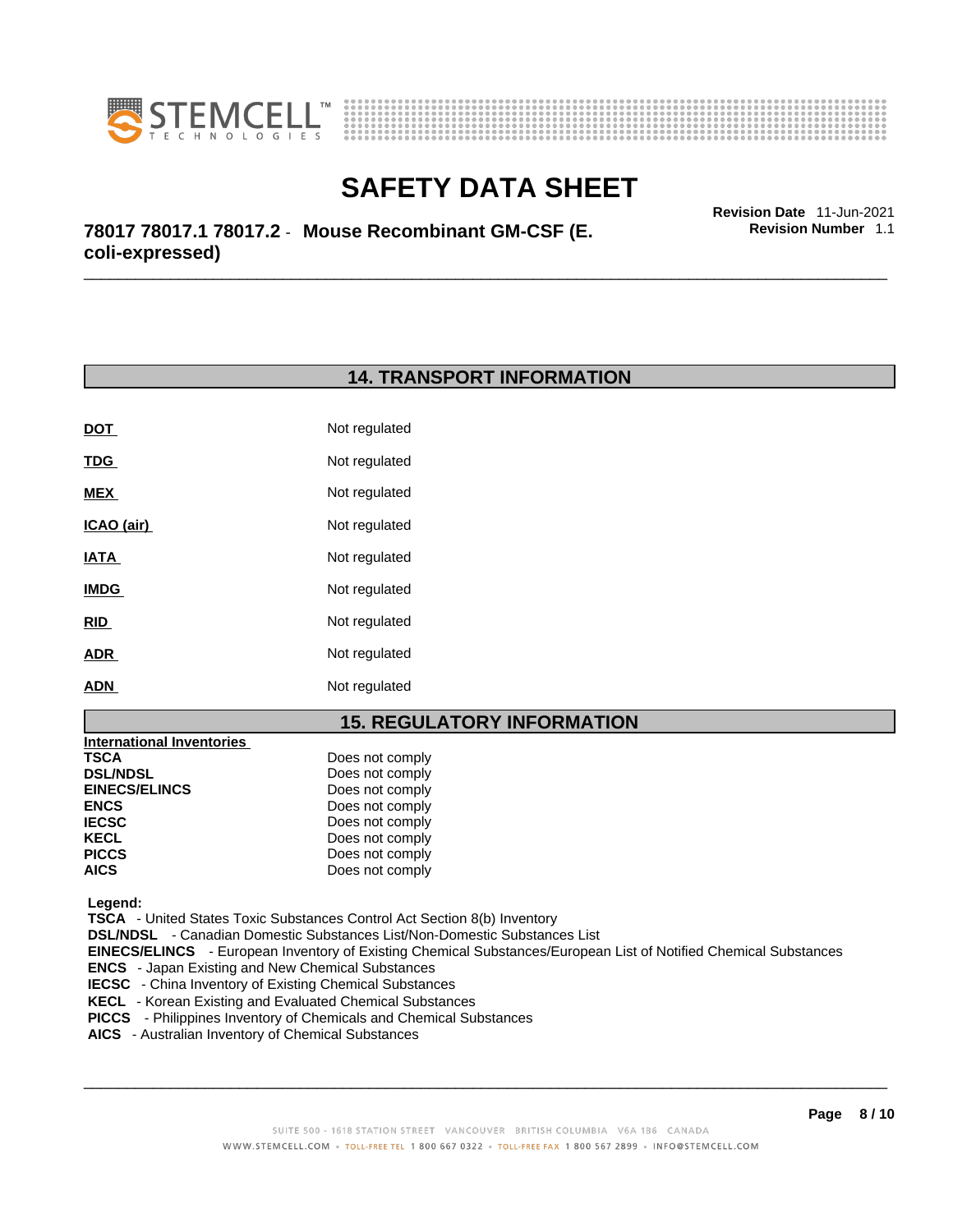



# \_\_\_\_\_\_\_\_\_\_\_\_\_\_\_\_\_\_\_\_\_\_\_\_\_\_\_\_\_\_\_\_\_\_\_\_\_\_\_\_\_\_\_\_\_\_\_\_\_\_\_\_\_\_\_\_\_\_\_\_\_\_\_\_\_\_\_\_\_\_\_\_\_\_\_\_\_\_\_\_\_\_\_\_\_\_\_\_\_\_\_\_\_ **Revision Date** 11-Jun-2021 **78017 78017.1 78017.2** - **Mouse Recombinant GM-CSF (E. coli-expressed)**

**Revision Number** 1.1

#### **US Federal Regulations**

#### **SARA 313**

Section 313 of Title III of the Superfund Amendments and Reauthorization Act of 1986 (SARA). This product does not contain any chemicals which are subject to the reporting requirements of the Act and Title 40 of the Code of Federal Regulations, Part 372.

| SARA 311/312 Hazard Categories    |    |  |
|-----------------------------------|----|--|
| Acute health hazard               | Nο |  |
| <b>Chronic Health Hazard</b>      | Nο |  |
| Fire hazard                       | Nο |  |
| Sudden release of pressure hazard | Nο |  |

**Reactive Hazard**  No

#### **CWA** (Clean Water Act)

This product does not contain any substances regulated as pollutants pursuant to the Clean Water Act (40 CFR 122.21 and 40 CFR 122.42).

#### **CERCLA**

This material, as supplied, does not contain any substances regulated as hazardous substances under the Comprehensive Environmental Response Compensation and Liability Act (CERCLA) (40 CFR 302) or the Superfund Amendments and Reauthorization Act (SARA) (40 CFR 355). There may be specific reporting requirements at the local, regional, or state level pertaining to releases of this material.

### **US State Regulations**

## **California Proposition 65**

This product does not contain any Proposition 65 chemicals.

## **U.S. State Right-to-Know Regulations**

**US State Regulations** This product does not contain any substances regulated by state right-to-know regulations

### **U.S. EPA Label Information**

**EPA Pesticide Registration Number** Not applicable

# **16. OTHER INFORMATION, INCLUDING DATE OF PREPARATION OF THE LAST REVISION**

**Prepared By, The Control Control. STEMCELL Technologies Canada Inc.**